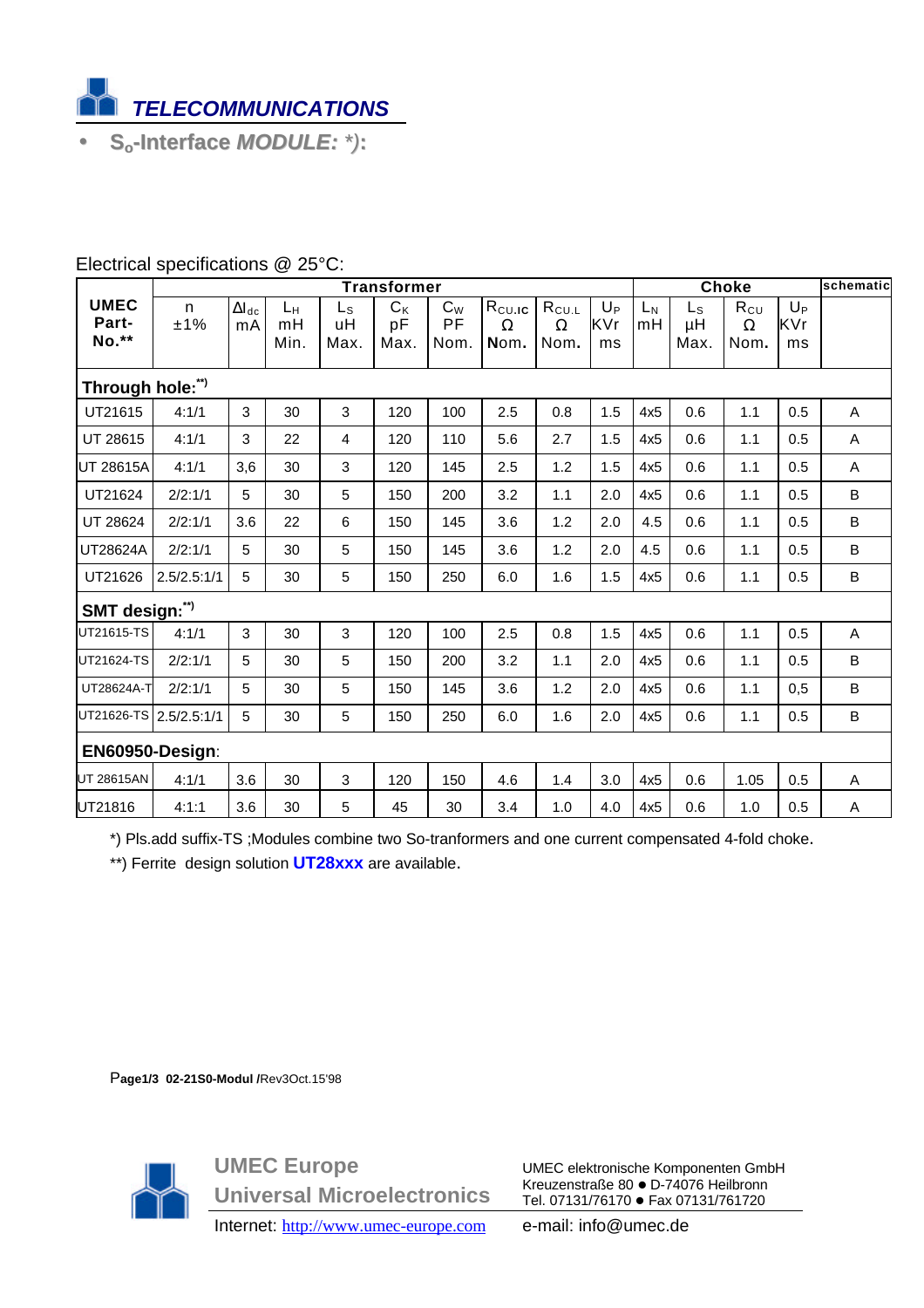

# **Dimensions and connections(tolerance=±0.2mm***)*



\*)pins arrangement to customer requirement. **Page2/3 02-21S0-Modul /**Rev3Oct.15'98



**UMEC Europe Universal Microelectronics** Internet: http://www.umec-europe.com e-mail: info@umec.de

UMEC elektronische Komponenten GmbH Kreuzenstraße 80 ● D-74076 Heilbronn Tel. 07131/76170 · Fax 07131/761720